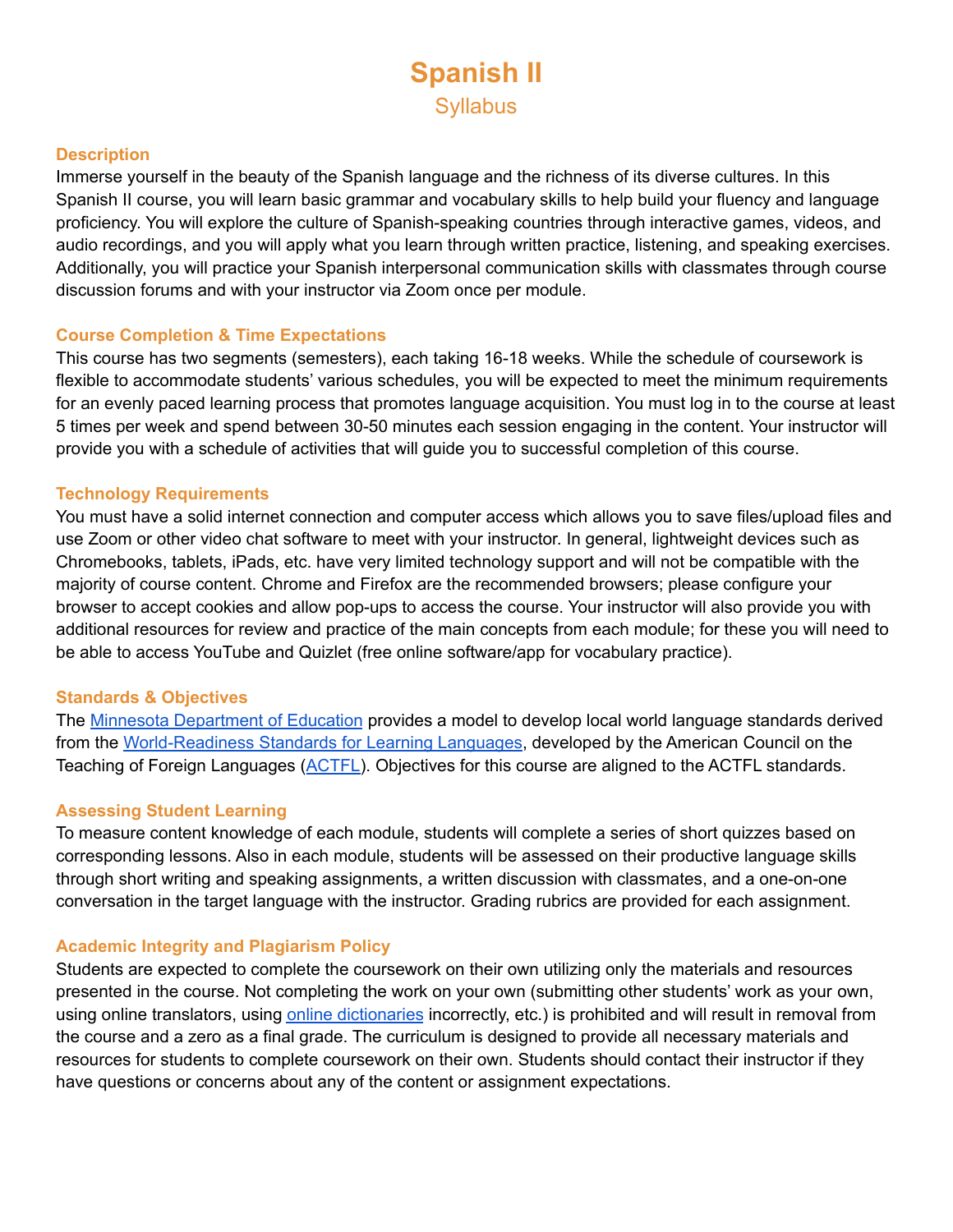# **Segment I (Semester 1)**

# Prerequisite: successful completion of Spanish 1 (full year)

## **Module 1: My Daily Routine**

Themes, Vocabulary, & Culture

- parts of the body
- clothes, hygiene, beauty products
- daily routines (morning routines, bedtime routines, getting ready for special events)
- frequency & time expressions
- ancient history of Spanish-speaking countries
- cultural comparisons around traditional clothing and getting ready in Spanish-speaking countries Language & Grammar
	- review of present tense verb conjugations (regular, irregular, yo-go, stem-changers)
	- review of article/noun/adjective agreement
	- reflexive verbs
	- adverbs (Time, Quality/Degree, Manner)
	- forming adverbs from adjectives
	- possessive adjectives

## **Module 2: My Community**

Themes, Vocabulary, & Culture

- terminology around vehicles and driving
- giving directions
- running errands
- careers & volunteering

Language & Grammar

- review of the verb *estar* with prepositions of direction and location
- affirmative & negative informal commands (regular forms, irregular forms, and spelling changes)
- comparatives of equality and inequality
- direct object pronouns
- indirect object pronouns
- working with double object pronouns

## **Module 3: My Health**

Themes, Vocabulary, & Culture

- going to the hospital or being at the doctor's office
- being at the dentist's office
- pharmacy, medicine, & general health and wellbeing
- contributions of doctors and scientists in Spanish-speaking countries
- cultural comparisons relating to health and healthcare

Language & Grammar

- the verb *doler* and use of indirect object pronouns
- preterite tense: when to use it and how to conjugate regular verbs
- preterite tense: spelling-changes (verbs like leer, -car, -gar, -zar, -ir stem-changes)
- preterite tense: conjugating irregular verbs (*ser*, *ir*, *dar*, *ver*, *dar*)
- preterite tense: stem-changers (sup, pus, pud, tuv, estuv, etc.)
- formal commands (singular & plural)